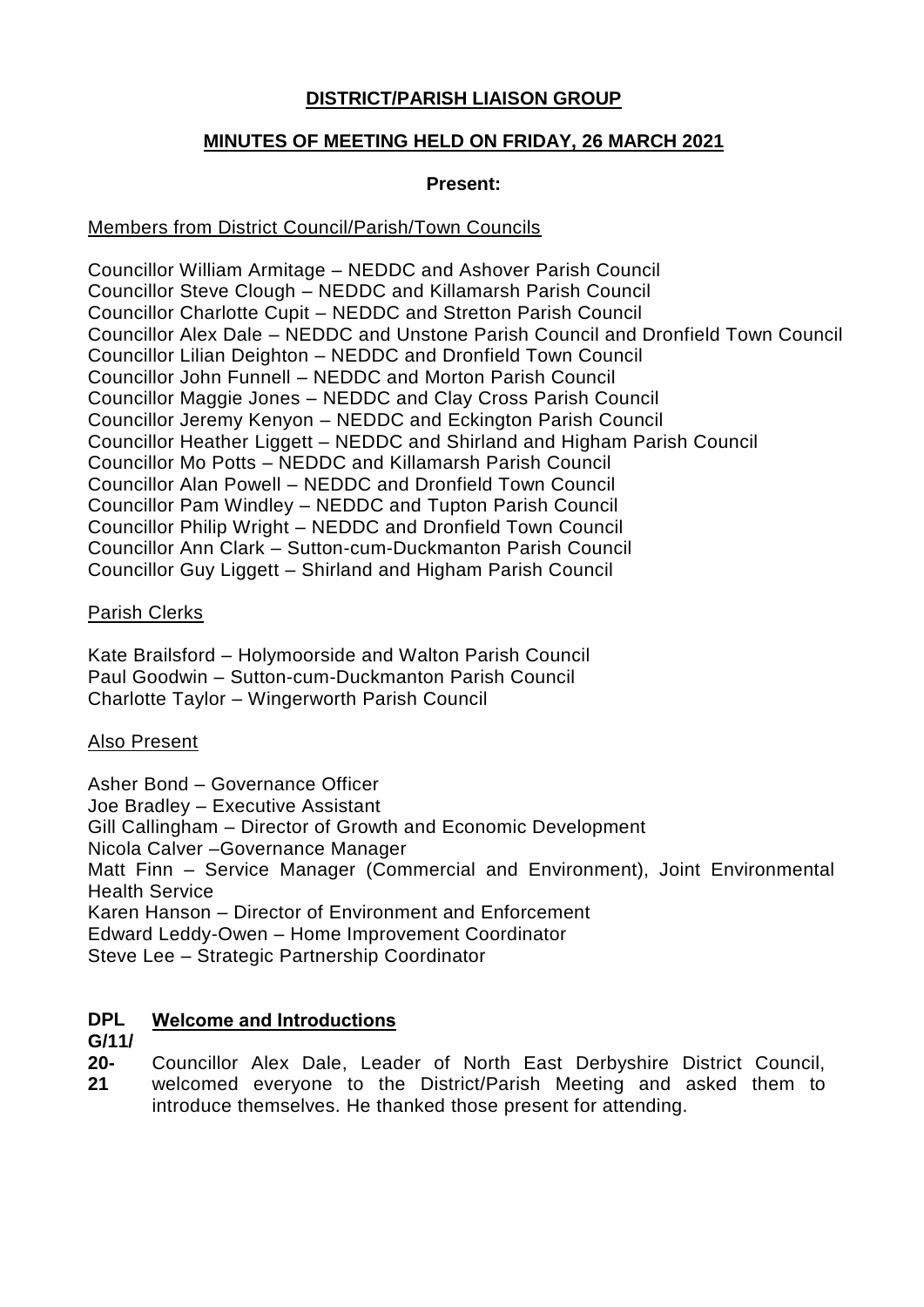#### **DPL Apologies for Absence**

**G/12/**

**20- 21** Apologies for absence from the meeting were received from Jacqueline Clayton (Unstone Parish Clerk), Dawn Kershaw (Clay Cross Parish Clerk) and Councillors Anthony Hutchinson (NEDDC and Dronfield Town Council) and Diana Ruff (NEDDC and Wingerworth Parish Council).

#### **DPL Minutes of Last Meeting**

**G/13/**

**20- 21** The Group gave consideration to the Notes of the District and Parish Liaison Group held on 9 October 2020 and noted the content.

#### **DPL Leader's Update**

**G/14/**

**20- 21** The Group received an update from Councillor Alex Dale, Leader of the North East Derbyshire District Council, who highlighted the Council's activities over the last six months.

Councillor Dale informed the group that the District Council had secured a £1m Government grant for the Eckington Leisure Centre to improve its carbon ratings and transform it into one of the most environmentally sustainable leisure centres in the country. He also praised Councillor Kenyon, Portfolio Holder for Leisure, Transformation & Climate Change and all those in the Leisure Services for their work on this.

The Group also heard about the £24m Clay Cross Town Deal and the £1.6 million green homes grant for external wall insulation, which the District Council would top up by £8.5 million in order to renovate over 320 homes across the District.

Councillor Dale stated that the Council Tax precept had been set to 1.95%, which was significantly lower than the 2.6% permitted increase, which was a reflection of the difficult year had by many.

Councillor Dale updated the Group on the emergency situation that had resulted in the District Council bringing the entire recycling service in house. He praised the fantastic job undertaken by StreetScene, who had achieved this without any major disruptions.

The Group was informed about the District Council's plans to bring the Killamarsh Leisure Centre into the District's Portfolio of Leisure Centres, and that this would be moving forward in the next couple of months.

Councillor Dale notified the Group that the Local Plan Main Modifications consultation had drawn to a close and news from the Inspector was anticipated within the next few months. He gave thanks to those Parishes which had been involved with the consultation.

The District had been playing an active role in Covid recovery efforts and the Leader was particularly proud of the Sharley Park Leisure Centre which had successfully been used as a vaccination centre, utilising existing leisure centre staff.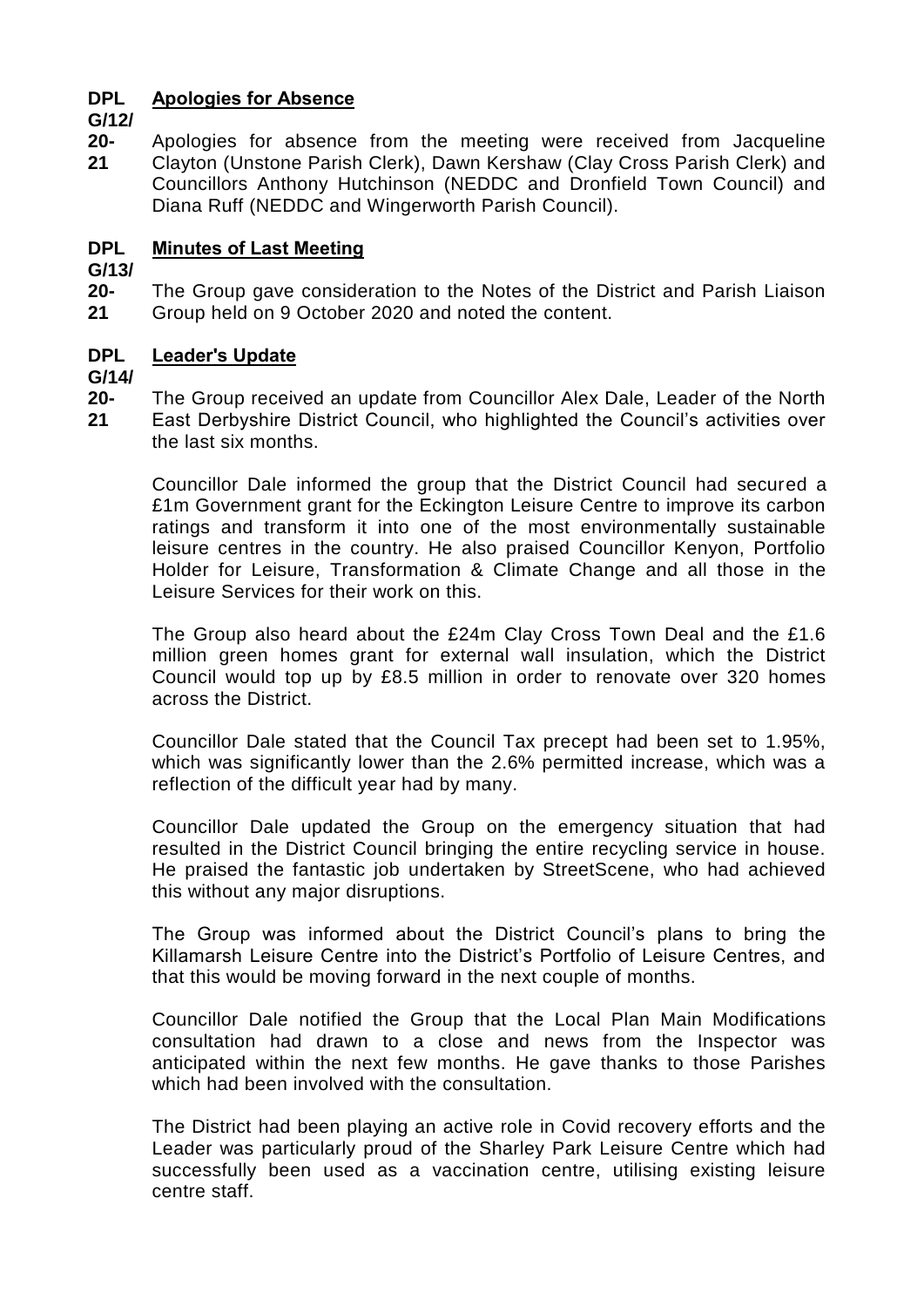The Strategic Partnership Coordinator gave an update on the Community Action Grants (CAGS). He thanked those in the Group who had helped to distribute and raise the profile of the Community Action Grants. The grants had been announced with a £10,000 budget and the desire to support 20 grants. This had now been achieved.

Members of the Group saw an overview of the supported projects, including local history projects, stocking food banks, developing local park ways, Christmas activities and equipment purchase projects such as developing local sports provisions.

Furthermore, he informed the Group that the District Council was still able to accept cheques from Parish Councils and that they would also be able to provide Parishes with name badges at a cost of around £3 per card from a bulk order of 30 cards.

#### **DPL Covid-19 Update**

# **G/15/**

**20- 21** The Director of Environment and Enforcement provided an update on the responsibilities of the District Council during the Covid-19 pandemic. The group was informed that Covid rates had been reducing across the whole Country, and that the rate for North East Derbyshire was the lowest in the County at 35 cases per 100,000. The average number of cases for the County as a whole was 60 per 100,000, however, this figure had been skewed due to an outbreak in HMP Sudbury. The number of hospital admissions and the number of intensive care beds being used for Coronavirus had been steadily reducing, allowing the hospitals to begin focussing on restoring other services.

Infection rates in the over 60's had been decreasing and the largest infection rates were now in the under 50's age groups. She reported that the Director of Public Health was keen for these groups to continue to follow restrictions in order to prevent the new variants circulating.

In terms of vaccinations, half a million people across the County had received their first dose of the vaccine, 50,000 of these had been within the North East Derbyshire District.

The Group noted that Council services were still running, and had been using a hybrid form of home and office working when required. Office work was on a reduced basis and employees were expected to follow restrictions, and risk assessments remained in place.

### **DPL G/16/ Councillors Climate Change Training and Opportunities for Parish and Town**

- **20-**
- **21** The Home Improvement Coordinator informed the Group that the District needed to reduce their carbon footprint by 500,000 tonnes between 2021 and 2022 in order to meet targets. This was the equivalent of taking 29,411 homes off the grid. In order to achieve this, the District Council had a climate change strategy, split into different key areas; sustainable buildings and workplaces, renewable energy, low carbon fleet, transport, planning, community and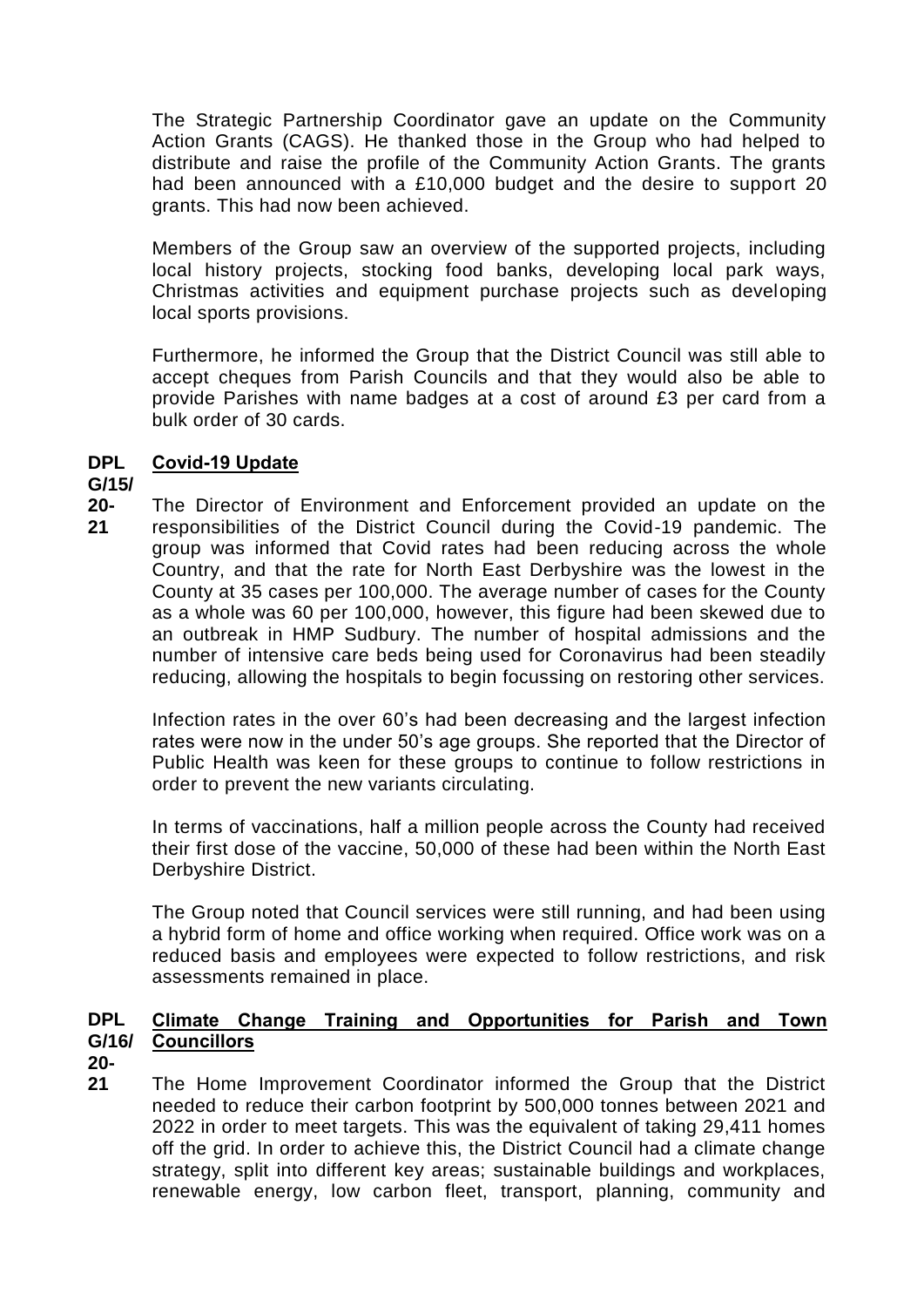collaboration, biodiversity, and procurement.

As well as this, the Home Improvement Coordinator touched on the Parish Packs, a resource developed to allow Parishes to identify, implement and develop their own in-house strategies for reducing carbon emissions.

The Home Improvement Coordinator highlighted some of the District's achievements including achieving £2 million green homes grant from Business Energy Industrial Strategy bids; 125 residents receiving one to one support and advice from the Home Improvement Team; investing £106,000 in the District's most vulnerable residents in an effort to tackle fuel poverty; a £20,000 award for the low carbon skills fund; and £1.5 million for zero carbon technology at the Eckington Leisure centre. Following this, many Parish Councils requested the Home Improvement Coordinator's support for achieving carbon targets as many Parishes lacked the necessary funding streams to make their own changes. The Home Improvement Coordinator signified that he was willing to attend Parish meetings, put Parishes in touch with other organisations, and walk them through the various schemes and potential available funding sources.

The Sutton-Cum-Duckmanton Parish Clerk thanked the District Council for their liaison with Parishes during the Coronavirus Pandemic. Councillor Dale signalled his intent to maintain and build upon the positive relationship with Parishes.

It was agreed that the Parish Packs would be recirculated following the meeting.

#### **DPL Clay Cross Town Deal**

### **G/17/**

**20- 21** The Director of Growth and Economic Development gave an update on the Clay Cross Town Deal. The Group heard that £24.1 million had been allocated towards Clay Cross as part of the Government's Town Fund. The District planned to use this money to invest in the town to create a new town centre, to redo the Sharley Park Leisure Centre transforming it into more of a health and wellbeing centre, and to support businesses to create and grow jobs. As well as this, the District planned to undertake a feasibility study into whether a new railway station could be delivered. The full plan was available to view on the Council's website.

The Government had provided the District with £500,000 of Accelerator funding eight months earlier in order to help bring some of these projects forward. The District had used this money to demolish the Bridge Street Depot, invest in a public art project and planned to demolish the old junior school and purchase the old constabulary building.

The Group heard that the District planned to use the funding to create more industrial space, grow businesses, create new jobs, create new eco-homes, and create better cycle/walking routes. It was also stated that although the Government distributes the funds, the District was required to complete the business cases themselves. These would then be submitted to the Government in order to receive the allocated funding. The District was looking at procuring consultants to aid with these business cases.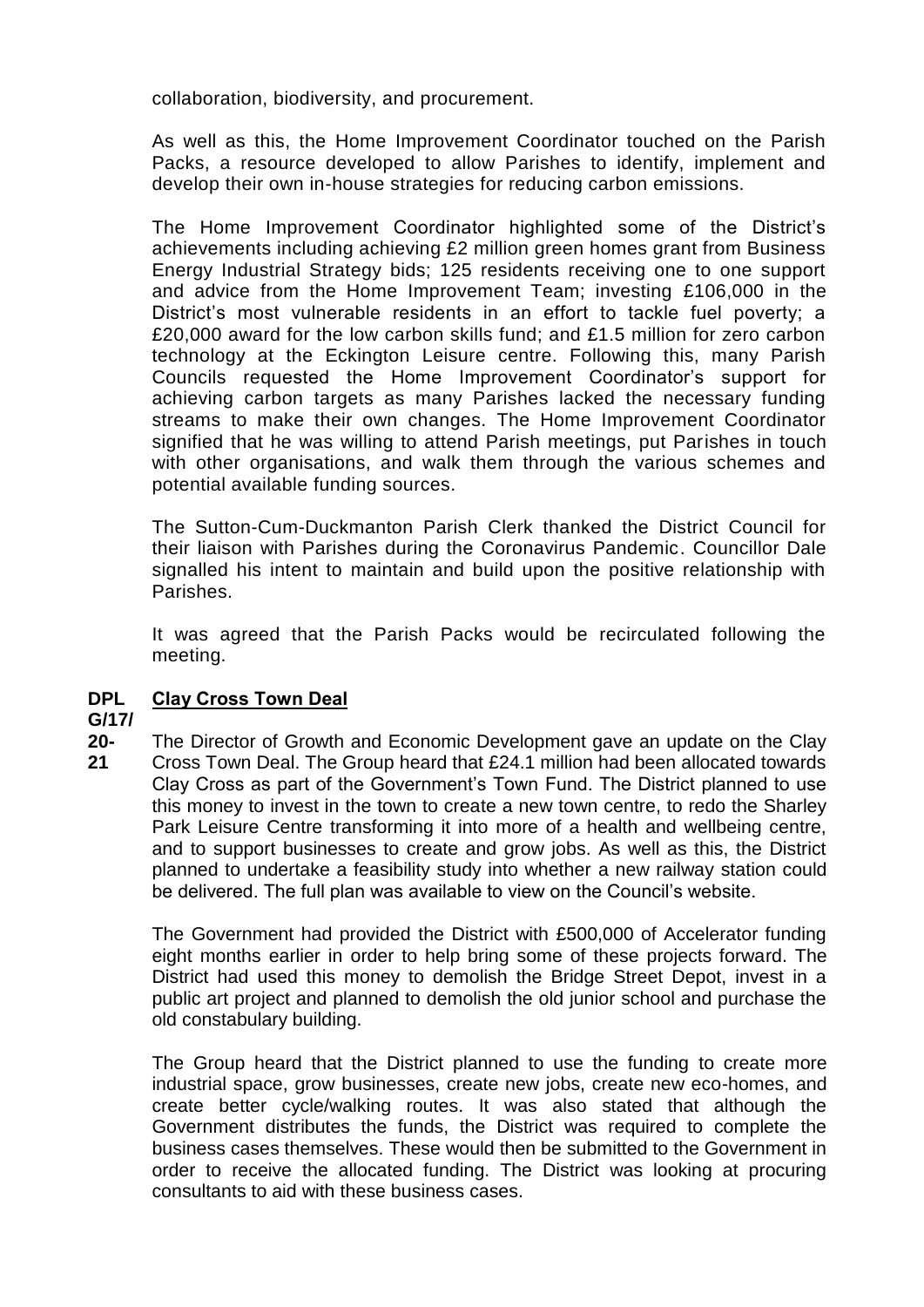The Director of Growth and Economic Development then informed the Group of two upcoming funds, the levelling up agenda and the community ownership fund, which the Councils might be able to make use of.

#### **DPL Environmental Health, Fly-Tipping and Enforcement Overview**

**G/18/**

**20- 21** The Service Manager (Commercial and Environment) for the Joint Environmental Health Service, gave an update on environmental health and fly tipping.

The Group heard that 4,000 service requests were received and 600 business inspections took place per year within North East Derbyshire. This usually peaked in the summer months, with 2020 being particularly busy due to the Coronavirus Pandemic. It was stated that 'noise' and 'nuisances' were the largest single source of work.

There had also been a considerable growth in advice requests received during lockdown, with Covid-19 concerns being the greatest cause. A lot of work had taken place to get businesses ready for leaving lockdown, and the Council had offered a free Covid-19 certification scheme for local businesses and shops.

The Service had been offering more advice to the general public and cut down on bureaucracy and this had been done in a number of ways ranging from increased social media campaigns, to the scores on the doors scheme, and the smart phone noise nuisance recording app - allowing people to record nuisance noise and submit it straight to the Officer.

The service manager informed the group that fly tipping had been increasing in the District on a yearly basis but was still at low levels when compared with neighbouring authorities such as Sheffield and Rotherham. There was an issue with opportunistic fly tipping in rural areas, which required pro-active measures to solve. These measures included having businesses check their waste disposal services, generating publicity around fly tipping, promoting target hardening within easy to fly tip areas, and ensuring that only registered waste carriers were operating within the District. The Group heard that the penalty for fly tipping included an unlimited fine and up to five years in prison.

In regard to litter and dog fouling the Group heard that pro-active patrols had not been taking place during the course of the lockdown in order to minimise chances of the virus transmitting and would resume on the 1st April 2021. The Group was informed that during this time, awareness raising patrols had been taken place and 17 fixed penalty notices had been delivered. A new public space protection order had been implemented earlier in the year and the fine for failing to pick up after your own dog had increased to £100. Over the next 12 months the other fixed penalty notices would also be reviewed.

Following on from this, the Group enquired about the possibility of monitoring fly tipping hot spots with CCTV, and questioned who decides on the set limit for fly tipping fines. The Service Manager informed that Group that the use of CCTV cameras have caught fly tippers in the past and that the £200 fine was